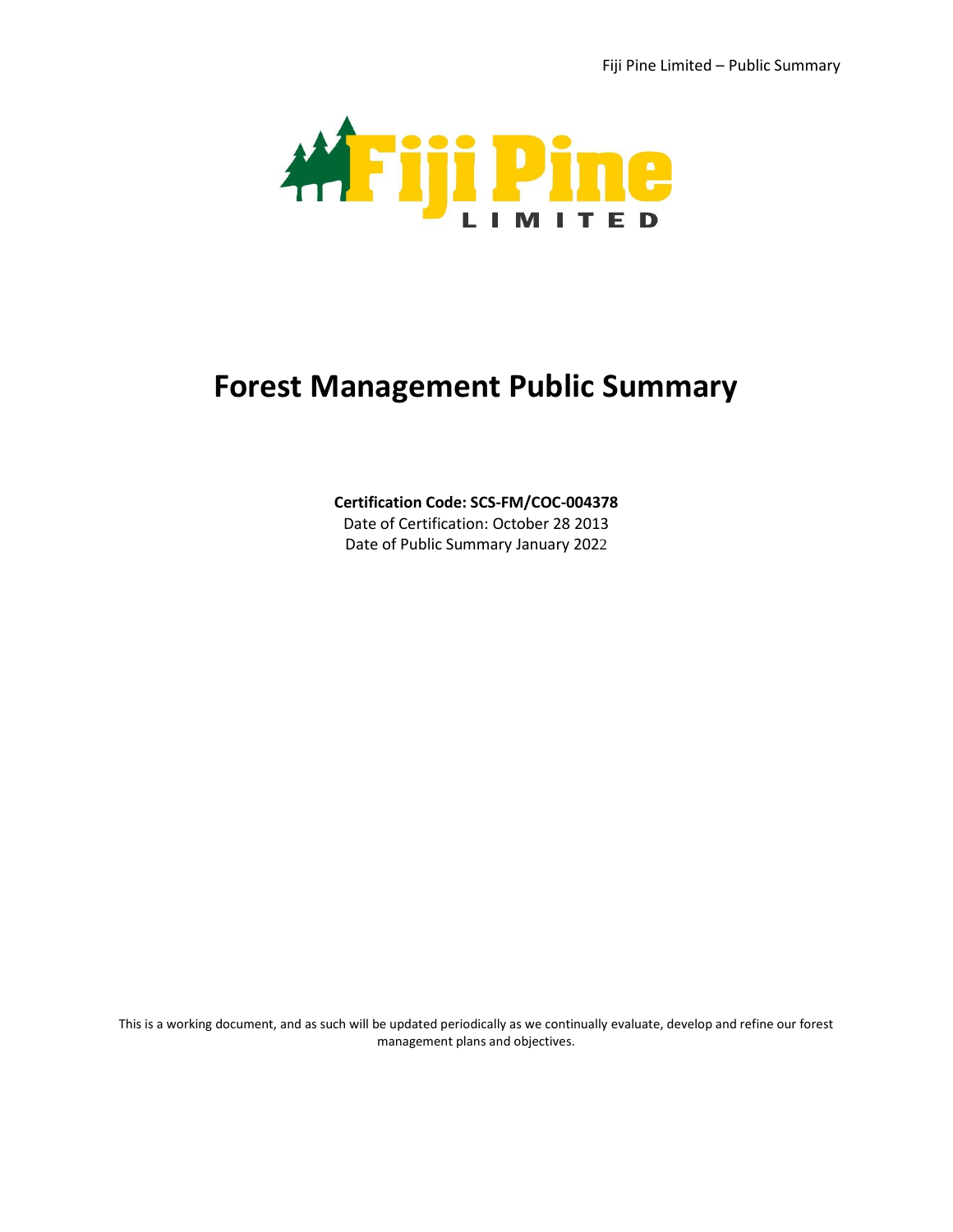## **ACRONYMS**

DOE- Department of Environment DOF – Department of Forest FBC – Forest Based Companies FBT – Forest Based Trust FFHCOP – Fiji Forest Harvesting Code of Practice FFI – Fiji Forest Industries FMP – Forest Management Plan FPL – Fiji Pine Limited FPT – Fiji Pine Trust FSC – Forest Stewardship Council HCVF – High Conservation Value Forests ITLTB – I- Taukei Land Trust Board LO – Land Owners LOU – Land Owning Units MOL – Ministry of Lands and Survey RTE – Rare, Threatened and Endangered SCS – Scientific Certification System TWIL – Tropik Woods Industries Limited TWPL – Tropik Wood Products Limited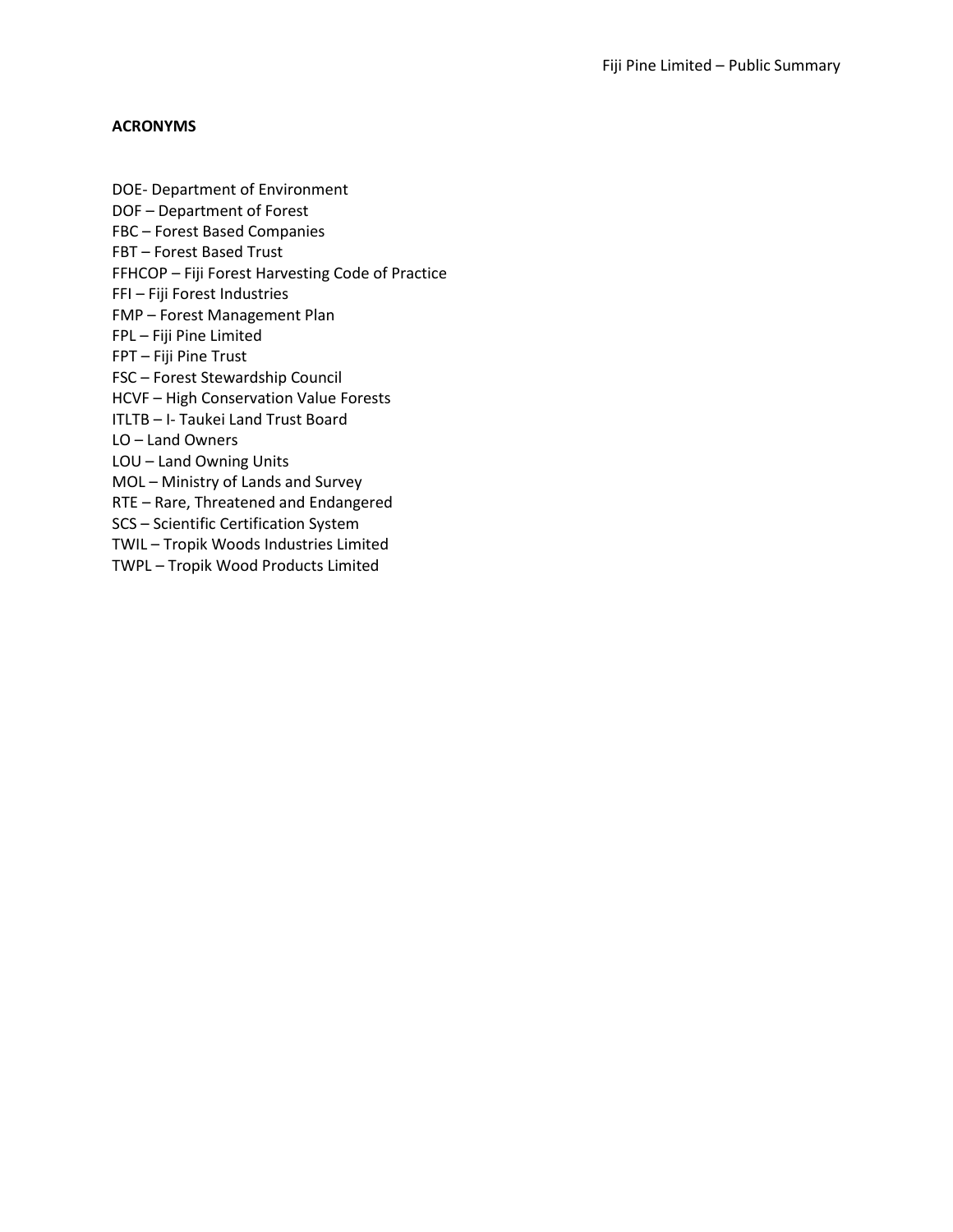## **INTRODUCTION**

T Wood from well managed forest is a renewable resource that will meet society's economic, social and cultural needs without compromising the environment.

This document is intended to provide Fiji Pine Limited's stakeholders with an overview of how we manage our forests and operations taking into account environmental, economic, social and cultural factors.

## **GENERAL SUMMARY**

## **1.1 Name and Contact Information**

Asesela Cokanacagi General Manager Operations Fiji Pine Limited P.O.Box 521, Lautoka Vakabuli Village Road, Drasa, Lautoka Tel: 6661388 E-mail: [acokanacagi@tropik.com.fj](mailto:acokanacagi@tropik.com.fj)

## **1.2 Shareholding & Board Structure**

Fiji Pine Limited is a public company incorporated in 1990 as part of corporatization of Fiji Pine Commission to take over its assets, liabilities and obligations effective from 1 January 1991. The shareholders of the company are the Government of Fiji, which holds 99.8% of shares and Fiji Pine trust which holds the remaining shares. The beneficiaries of Fiji Pine Trust are the pine landowners. The shareholding structure is detailed as follows:



Despite organizational, functional and structural changes over the years, FPL has maintained its main objective to sustain and manage pine forest estate in order to sustainably supply logs to its subsidiaries.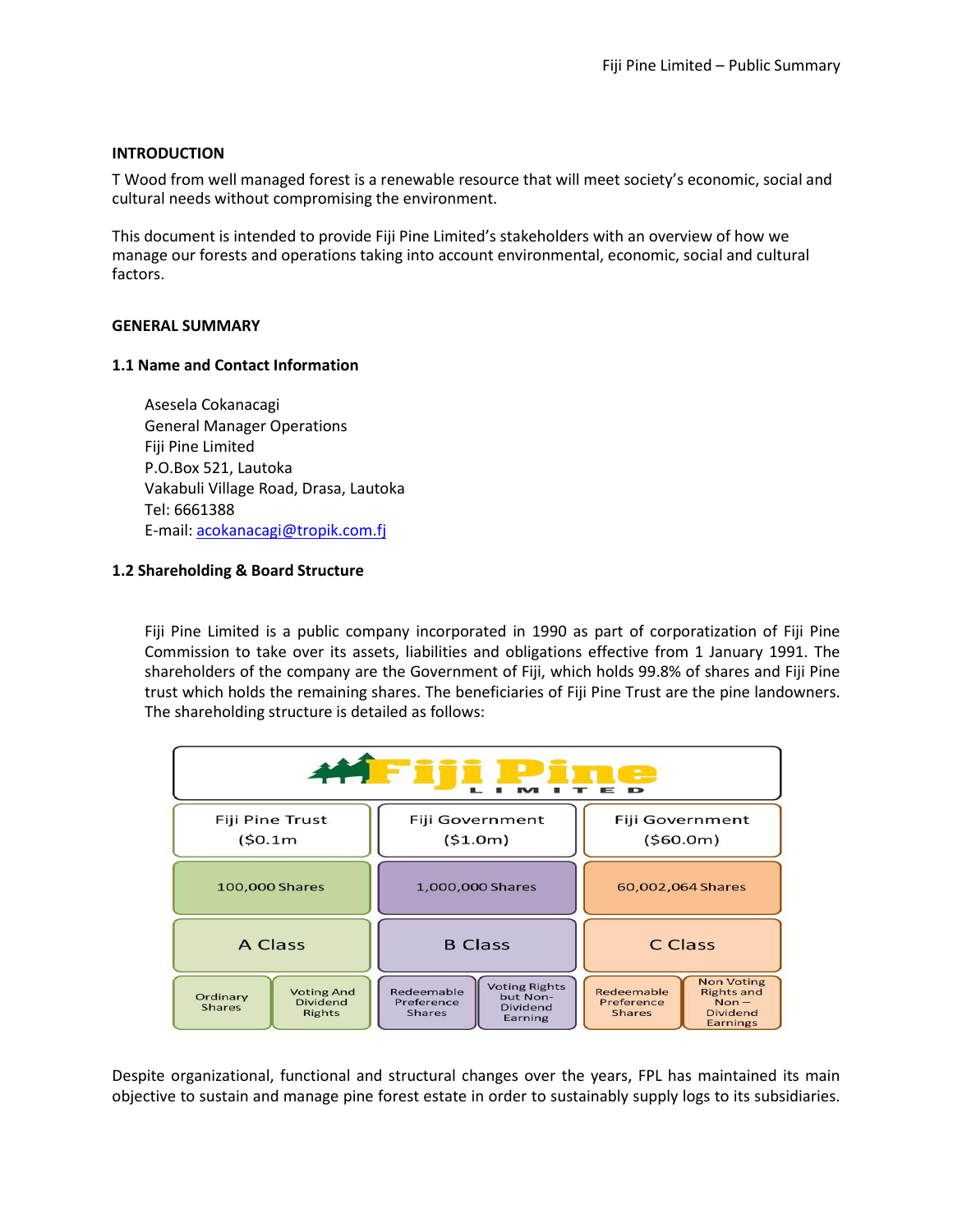Furthermore, the objective of Government to encourage landowner participation and sharing benefits to landowners has been paramount in the Company. FSC's Principle 2 and 3 reinforces the Company to ensure the rights of landowners on the land leased by the Company and their user rights to access the resources they rely in the forests for their daily livelihood is not diminished.

## **1.3 General Background**

## **A. Type of Operation**

Fiji Pine Limited is part of the Fiji Pine Group of Companies. Fiji Pine Limited was initially established by the Government of Fiji in an effort to generate economic activities in the rural areas as well as to fully utilize "*talasiga"* (dry grass land) on which Caribaean pine (*Pinus caribaea* var. *hondurensis*) was planted.

To date, the Fiji Pine Limited has established pine plantation on the dry grassland areas of Viti Levu and Vanua Levu with a stocked area of 29,748.50 hectares as at  $30<sup>th</sup>$  November 2021 from a total leased area of 83,366.89 hectares. The Company will ensure sustainability of the forest resource base by establishing 3,000 hectares of newly planted area annually and increase efficiency of productivity by investing in appropriate technology. FPL is committed to increasing its stocked area estates in an effort to ensure longevity of the pine sector in Fiji.

## **B. Date first certified**

Fiji Pine Limited attained FSC certification for "Well Managed Forest" on 28th October 2013. Under this certification Fiji Pine Limited has been shown to meet all of the necessary qualifications to be certified as a Well-Managed Forest in accordance with the Forest Stewardship Council® (FSC™) Principles & Criteria, as elaborated by the SCS Interim Standard for Natural Forest and Plantation Forest Management Certification in Fiji under the Forest Stewardship Council

## **1.4 Forest and Management System**

## **A. Forest type and land use history**

FPL leases cover a total of 83,368 of forest lands. However, 31.2% of the leased areas are stocked with pine plantations. On Viti Levu, 24% of the company's leased areas are stocked while 52.3% is stocked in Vanua Levu after the inclusion of 2021 restocking areas. FPL is committed to restocking its plantation lease lands in an effort to ensure long term sustainability of the pine industry in Fiji.

| Year | <b>Area Planted (Ha)</b> | <b>Area Harvested (Ha)</b> |  |
|------|--------------------------|----------------------------|--|
| 2015 | 839.0                    | 1,232.0                    |  |
| 2016 | 2,662.0                  | 541.0                      |  |
| 2017 | 939.5                    | 496.8                      |  |
| 2018 | 1,281.6                  | 968.4                      |  |
| 2019 | 1,483.9                  | 908                        |  |
| 2020 | 1909.94                  | 1377.00                    |  |
| 2021 | 3466.87                  | 1941.40                    |  |

*Area Planted VS Area Harvested*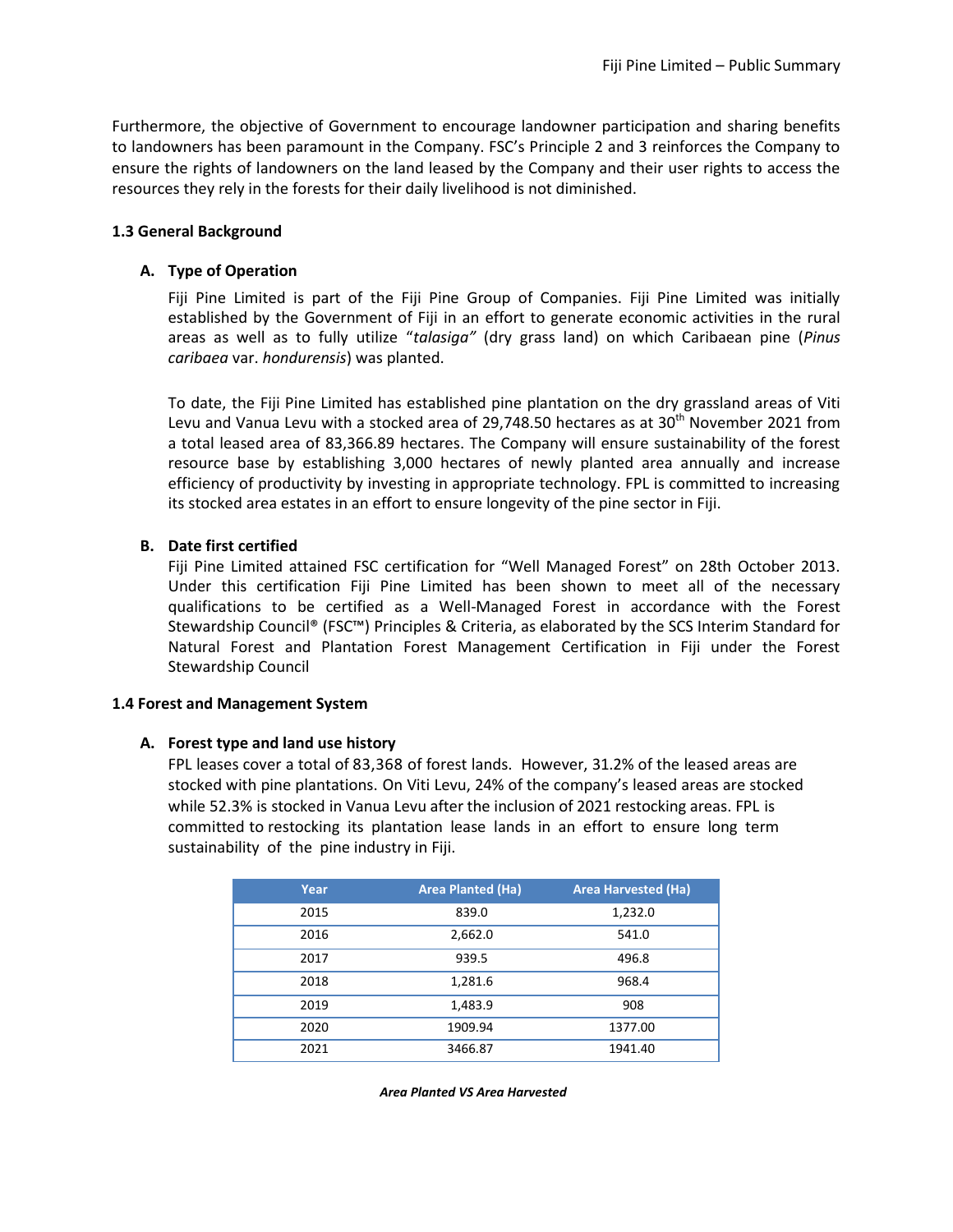# **Size of forest management unit certified and forest use and area in production forest, conservation, and/ or restoration**

| Owner of the land where forest<br>operations take place:                              | FPL's land estate comprises of 94.5% of leased native land and<br>the balance is made up of State land (Schedule A or B) and<br>Freehold. Native land is leased through ITLTB under lease<br>agreement                                                                                                                                                                                |  |
|---------------------------------------------------------------------------------------|---------------------------------------------------------------------------------------------------------------------------------------------------------------------------------------------------------------------------------------------------------------------------------------------------------------------------------------------------------------------------------------|--|
| Forest types being managed:                                                           | Exotic forest almost entirely Pinus carribaea                                                                                                                                                                                                                                                                                                                                         |  |
| Status of management plan(s):                                                         | FPL have plans for the establishment and operation for all is<br>forest lands that makes up the 6 estates                                                                                                                                                                                                                                                                             |  |
| Annual allowable cut (AAC):                                                           | The AAC is anticipated to be 440,000 tons/ year                                                                                                                                                                                                                                                                                                                                       |  |
| <b>Modes of timber extraction:</b>                                                    | Extraction is by ground based low impact harvesters wherever<br>possible. Logging will be concentrated on flat, marginal, steep<br>to very steep slope, emphasizing great care and apply proper<br>logging technique to avoid soil disturbance and soil erosion<br>Weeding involves the periodic removal of vegetation re-<br>growths. The operation starts about two to three months |  |
| Summary of silvicultural approach:                                                    | after planting and concludes when the plants are around 4<br>years old. Limited to thinning to obtain optimal growth rates<br>and volume on a per hectare basis.                                                                                                                                                                                                                      |  |
| Do harvesting operations include<br>construction of primary roads?                    | FPL contracts the construction of roads for newly planted<br>areas as well as for the restocking of logged-over areas. FPL<br>staff (Tallyman) are deployed on the ground to supervise the<br>roading work and work efficiencies                                                                                                                                                      |  |
| Percentage of timber supply from<br>forest land directly managed by the<br>applicant: | Fiji Pine Limited manages all timber from FPL land                                                                                                                                                                                                                                                                                                                                    |  |

# *Management planning and systems summary*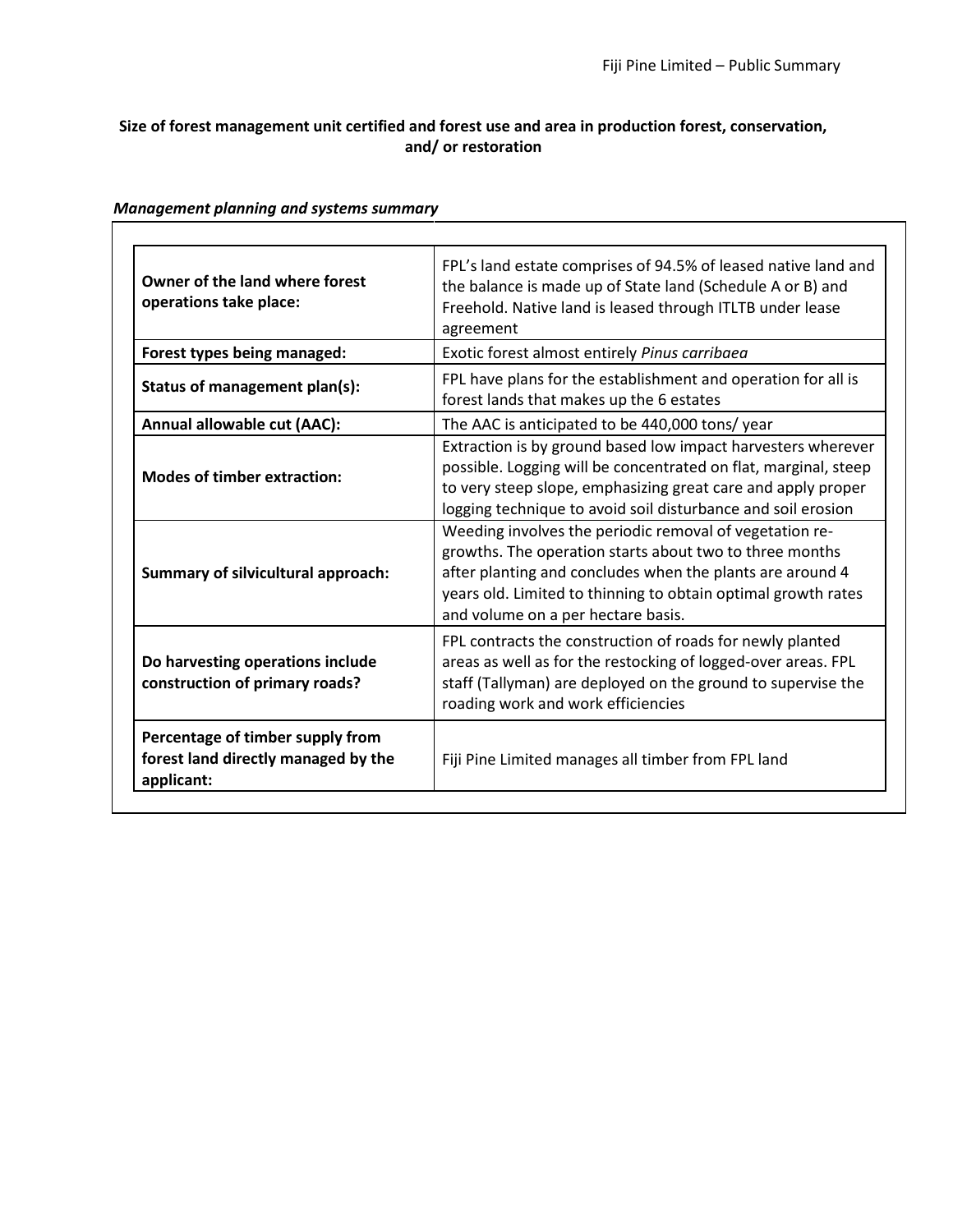*Forest management unit certified by area in production forest, natural forest, conservation, and/or other uses.*

| <b>Actual Land Use</b>                      | Area (Ha) | % Total<br>Area |
|---------------------------------------------|-----------|-----------------|
| Non - stocked areas                         | 7178.80   | 12.78           |
| Forest plantations - stocked<br>areas       | 29,962.00 | 31.77           |
| Protected / Conservation<br>areas           | 33,814.62 | 40.56           |
| Other - (roads/ tracks,<br>unplanted stream |           |                 |
| margins, boundary buffers, &<br>internal    | 12,412.58 | 14.89           |
| areas; and powerlines                       |           |                 |
| <b>Total Certified Area</b>                 | 83,368    | 100.00          |

# **B. Annual sustainable cut and/or annual harvest covered by management plan**

FPL plans to harvest 336,127 tons of logs from its Viti Levu and Vanualevu plantation estates in 2018 and then 460,000 tons annually, (Vitilevu – 80,000 tons, Vanualevu – 380,000 tons), from 2019 and onwards. The total estimated production over the planning period is estimated at 2.26 million tons of logs. Production level for both Vitilevu and Vanualevu has been reduced from 2016 and onwards because of sustainability issues. It is anticipated that the decrease will cushion the production supply, and at the same time giving way to the newly planted areas. The recommended felling age now has increased from 18 years to 20 years with the target to supply more saw logs than pulp as focus for Drasa mill is sawmilling. The Viti Levu stocks are all earmarked to meet the wood supply demand at Tropik Wood Industries Limited while the Vanua Levu stocks will cater for Tropik Wood Product Limited for pulp and Tropik Wood Industries Limited for Saw logs (transported through barge).

# **C. General description of details and objectives of the management plan/systems**

The forest management plan is based on activities conducted on the Company leased land and their interactions with economic, environmental and social aspects of the broader community that the Company operates in.

The purpose of this plan is to:

- Outline the FSC principles and Management policies that FPL adheres to
- Describe the estate, silvi-cultural regimes and harvesting rates for the planning period
- Present the planned operational areas and log volumes by forest
- Provide new developments the Company will focus on in the period that will promote sustainability and increased benefits to the stakeholders.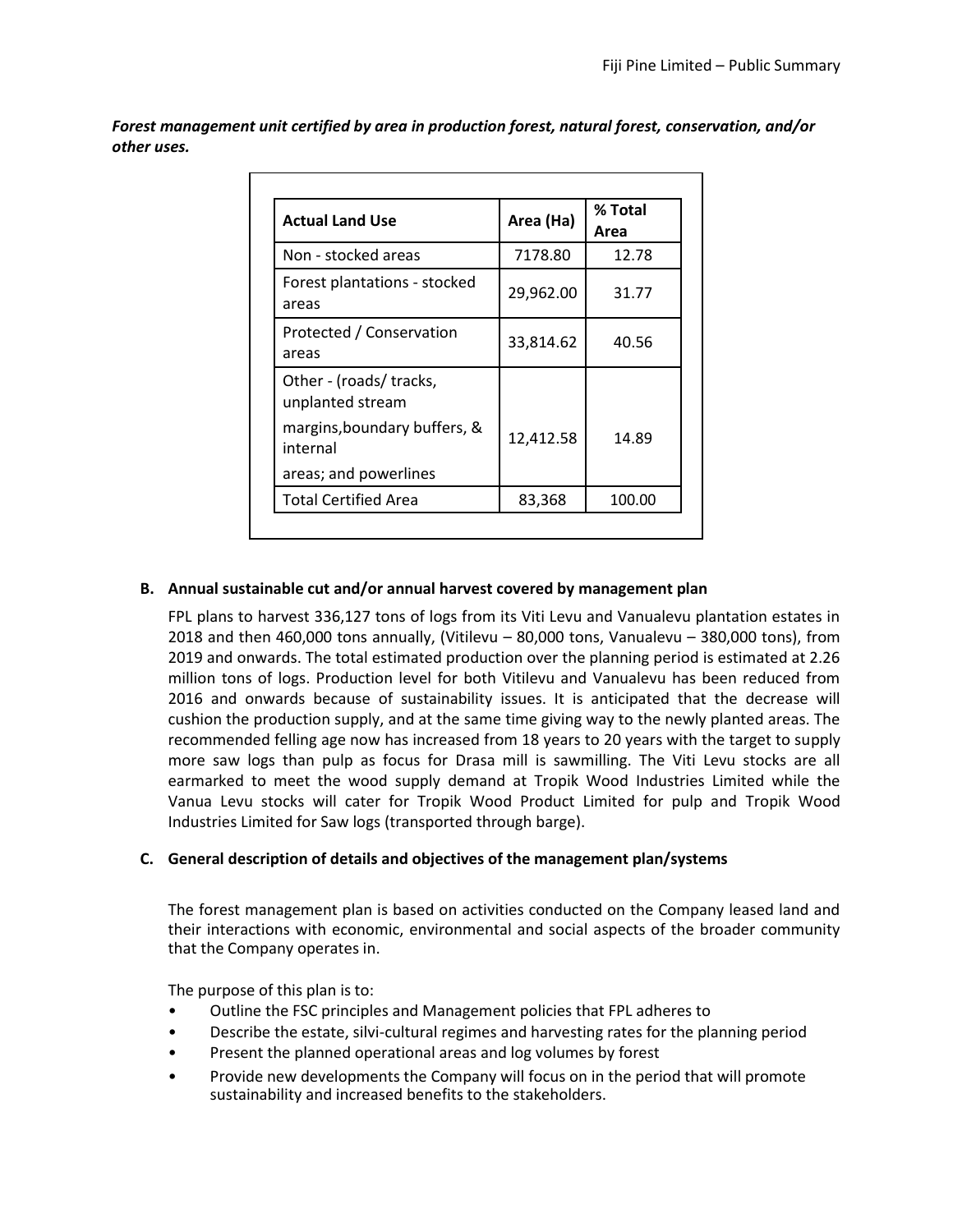The document will be made available to stakeholders to encourage feedbacks which can be used to modify the existing plan and development of subsequent year's plan.

The Company manages softwood plantations that produces raw log product types namely saw logs, pulp logs and posts/poles for its market. It also includes plantation management activities from nursery, plantation establishment, silvi-culture, forest protection and environment protection.

The forest management objective is to manage the forest resources to:

- Be sustainable to meet market demands
- Deliver optimal value to the shareholders
- Increase benefits to landowners
- Meeting the demands of stakeholders
- Adhering to the laws and regulations locally and externally governing best forest management practices
- Encompass sound environment management practices in management of plantation activities
- Be conducive for employees and contractors to thrive in their work environment which promotes safety and productivity.
- Look after the welfare of our employees the main drive of the industry

## **1.5 Environmental and Socioeconomic Context**

#### **Environmental Aspect:**

Forestry is principally concerned with establishing a renewable natural resource that needs to be managed within an ecological system. Conservation of nature, public recreation parks and sustainability of the forest biomass is an integral part of good forestry practice. Consequently we remain committed to a policy of developing our business in harmony with the natural environment and manage our plantations on a sustainable yield forest management basis.

Our policies and practices relating to forest management and processing operations reflect our commitment to responsible environmental practice. In this regard, we work closely with statutory and voluntary institutions, nationally and locally, to ensure that these policies and practices conform to best international forestry and environmental standards.

In the promotion of environmentally sound and sustainable development, it is indispensable to establish the necessary legal and institutional arrangements such that environmental factors are considered at the early stages of project planning. Environmental assessment is an important technique to ensure that the likely impacts on the environment of proposed developments are fully understood and taken into account before such developments is allowed to proceed. EIA is essentially a preventive process. It seeks to avoid costly mistakes in project planning and development; mistakes which can be costly either because of environmental losses that result or costly due to modification that might be required subsequently to make the project environmentally acceptable to the Government and to the community. In Fiji, Environment Impact Assessments (EIA) for development projects is a requirement under the Environment Management Act (2005).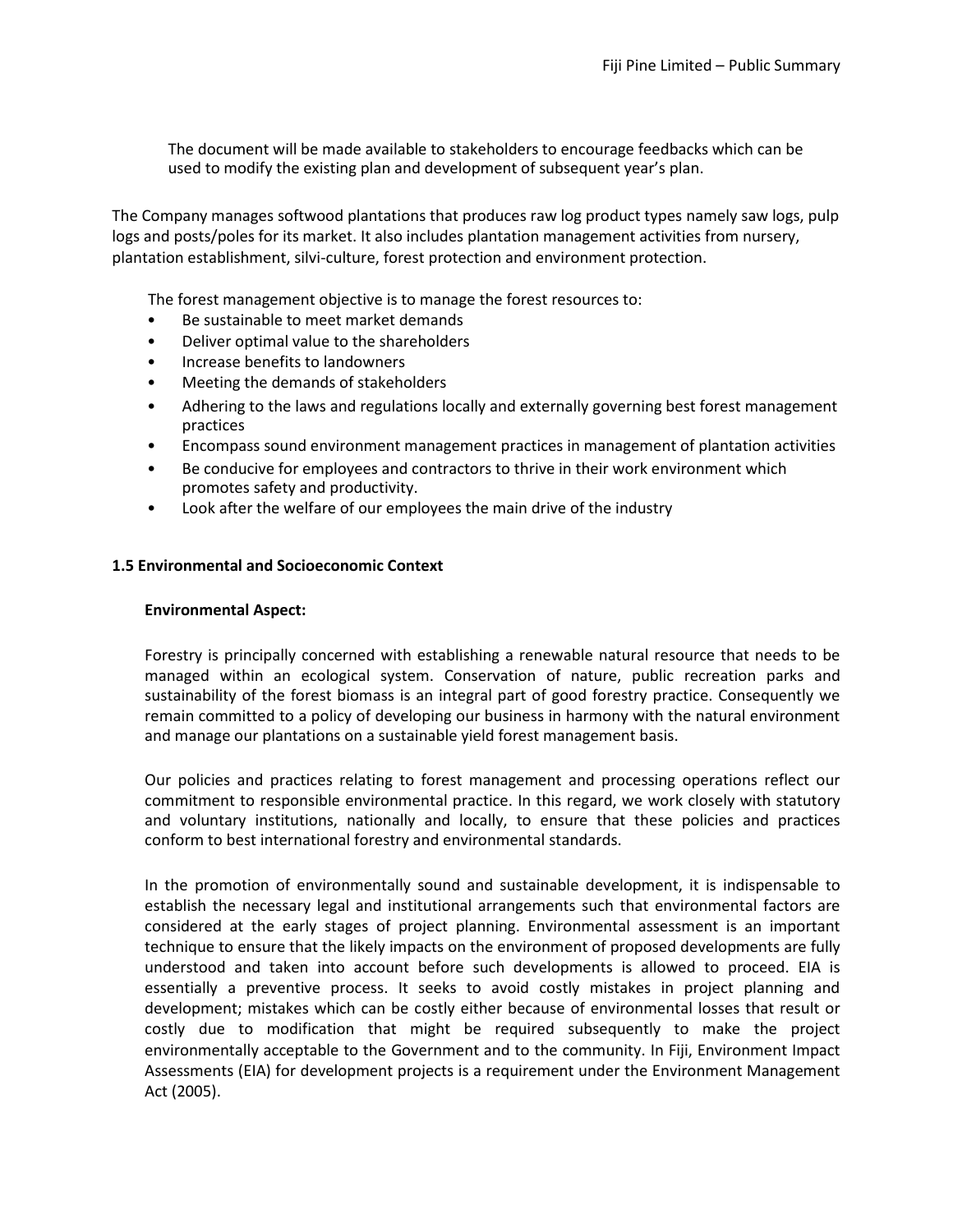The Company had undertaken EIA studies of its resources and operations and has also identified areas for HCVF, RTE and cultural significant sites in its leased estate. Measures have also been put in place for the protection of the sites; covered in the Company's Environmental Management and Monitoring Plan. When our environment team with our external environment experts went in for high conservation value forest survey they came across regrowth of native woody species. Hence, it was concluded that micro-climate under the pine forests has acted as a catalyst to allow regeneration of such native species clear-felled during early years of the company operations.

Fiji Pine Limited contributes to the protection and conservation of the environment by planting on degraded grassland susceptible to water and wind erosion, and protecting the forest resources from uncontrolled fires.

There are no pesticides used in any of the forest operations.

## **Social Aspects**

Fiji Pine Limited's main focus is sustainability and that is **"to plant more than its harvests"**.

One of the key objectives of Fiji Pine Group is to ensure that it carries out its social responsibilities. Being a majority Government owned entity; Fiji Pine Limited ensures that there is no compromise to the social responsibility aspect of the industry. Below are some of the ways FPL contributes in this area:

- 1. Providing jobs to the key stakeholders of the industry who are the pine landowners. The jobs are both in the processing factory as well as contracts for forest operations which include logging, cartage, silviculture, forest restocking, firefighting, awareness programs, etc. Fiji Pine Group provides a vehicle for direct participation of over 16,000 rural Itaukei Landowners;
- 2. Generating economic activity to remote areas. Through this the landowners who are based in remote areas get access to facilities such as proper road access, schools, water supply, electricity, etc. Fiji Pine Limited has carried out many;

Landowner development concentrated on training and improvement of business skills to capitalize on opportunities offered through Fiji Pine Group operations

Fiji Pine Group uses the following modes of providing industry updates to landowners and also to get feedbacks from them:

- Regular meetings and discussion with Fiji Pine Trust who represent the landowners in the shareholding structure of Fiji Pine Limited;
- Regular meetings with Forest Base Companies and contractors;
- Awareness programs where Fiji Pine Limited taskforce reaches out to the remote areas to provide an update on the industry and listen to issues of the landowners;
- Fiji Pine Limited has an open door policy for everyone to come and discuss issues relating to the industry.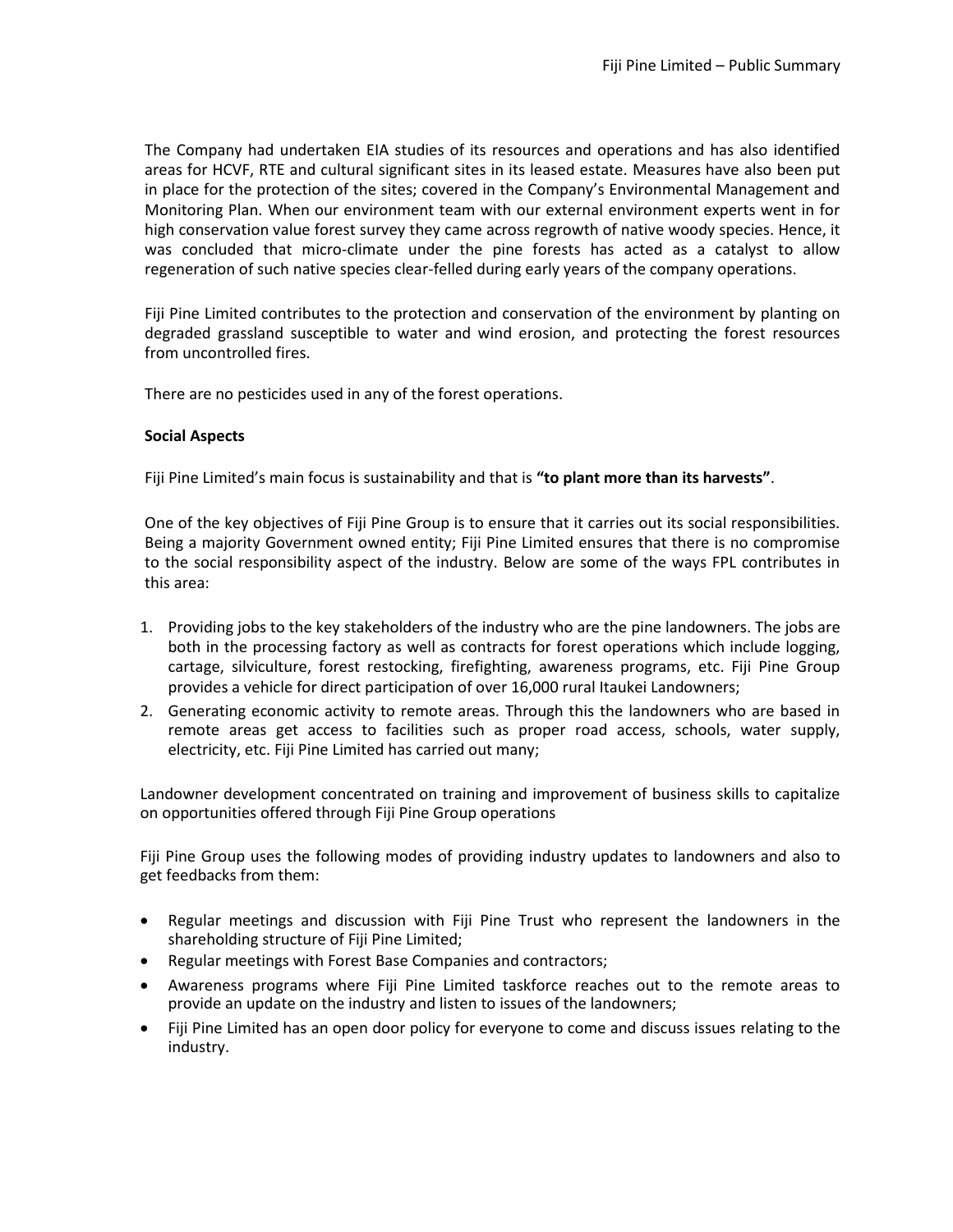# **1.6 Monitoring**

In light of its operations, Fiji Pine conducts frequent inspections to ensure that all contracted logging crews abide by the Fiji Forest Harvesting Code Practice. FPL ensures that a system is in place to monitor its operations within its forests and along rivers and streams.

FPL conducts internal audits to confirm operations have been carried out in accordance with work prescriptions and regulatory requirements, and to identify any corrective actions required: also to ensure that they are complying with our company procedures.

FPL ensures that arrangements with Ministry of Forests and FPT to assist in monitoring including the data collection via GPS of pre-harvested and post-harvested areas. These include Coupe Opening (before harvesting commences), Field Operation Monitoring and Coupe Closures (to close off the area). This information is available to the general public for viewing.

FPL also has good organization with the Fiji Police Force (FPF), which tracks and reprimands individuals that trespass and or are involved in pine theft and arsonous behavior.

FPL maintains good stakeholder relationship with Fiji Pine Trust (FPT) who liaises with landowner representatives.

In addition to the management of its plantations, FPL monitors its various impacts on communities. Given the diversity of our stakeholders, FPL has its environmental management and monitoring policy to assess these impacts. The policy priorities and recommends practical procedures developed within the context to demonstrate cost-effectiveness and efficiency in our operations.

# **1.6.1 Monitoring Summary**

The purpose of this report is to describe the range and general results of monitoring programs that are under taken by Fiji Pine Limited. This work is produced as requirement of our Forest Stewardship Council™ certification commitments. This section provides summary of the key indicators monitored by FPL that are not confidential.

- a. Forest Operations Forest Growth & Dynamics
	- I. Forest growth is monitored through combination of permanent sample plots and regular forest inventory. Measurements from sample plots provide an accurate picture of long-term trends. This data is used to develop growth models applicable to the forest resource and to validate their performances.
	- II. Plot measurement and maintenance is done internally. The data is processed and maintained on the ATLAS Cruiser system.
	- III. The above measurements and monitoring form the basis of the yield tables used to model the likely harvest volume available from the forest estate.
- b. Social Obligations
	- I. The livelihoods of our nearby communities and landowners improving through our assistance and obligations
	- II. These are recorded theoretically with the Landowner affairs department with the GIS unit.
	- III. The deliverables of this aspect can also be monitored though our social media postings.